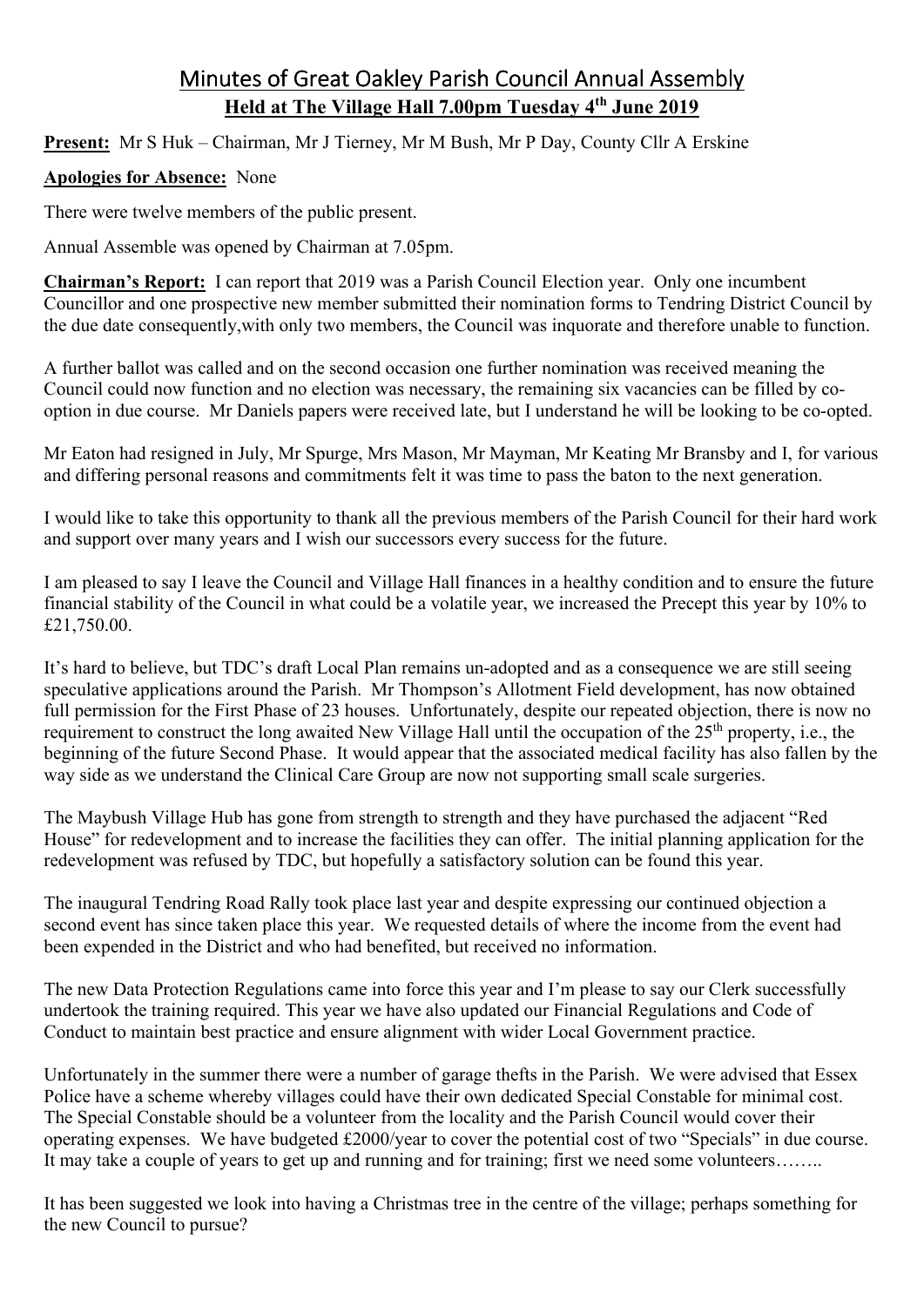The Parish Council website continues to provide information to residents and I would like to thank Mr Tierney for his work in this area.

I would like to thank all past and present Councillors, our Clerk, Cllr Bush and Cllr Erskine for their support and the time and effort they have given for the benefit of the Parish.

**Highways:** I can report that pot holes and eroding verges continue to be an issue. Some local resurfacing works were undertaken this year in Farm Road and Back Lane using an "experimental" system, the results of which can only be described as disappointing.

Parking at the School has improved slightly but continues to be an issue. The railings outside the School, which were damaged some years ago, continue to represent a danger and although some "temporary" repairs have been carried out, are reported on a regular basis.

One residents unauthorised ditch excavations in Beaumont Road have been subject to extensive investigation by Essex County Council and some enforcement action was promised but to date has not taken place.

Restrictions to the availability and use of municipal waste sites has resulted in fly-tipping continuing to occur in the Parish with incidents at The Soils, Pesthouse Lane and at the Burial Ground. In an attempt to deter this, the Parish Council have installed CCTV in various parts of the village in an attempt to gather evidence to identify and prosecute the offenders and I would like to thank Mr Keating for his efforts in this area.

The Parish Council attempted to purchase a Speed Monitoring sign for Stones Green to collect data to support our reports of excess speed, however this was opposed by Highways. Council also looked into installing a waste bin outside the Village Shop but this was opposed by Tendring District Council.

This year Council were able to negotiate favourable terms for the street light maintenance contract and consequently have renewed it for the next five year.

**Finance Report:** A preliminary Finance Report was presented providing predictions of the out-turn costs at the end of this financial year. The total figure didn't balance due to an unpresented cheque not being taken into consideration. An amendment will be made by the Clerk.

**Church Report:** We currently are supported within our benefice of five Parishes by a team of three ministers including our Vicar Rev. Liz Barnes who is assisted by Rev Laura Garnham and Rev Kirsty Emerson who will be finally ordained to the priesthood at the end of this month. Our ministers have been and continue to be engaged in work which might lead to the provision of new or revised forms of worship being added to complement the existing patterns of services and may be attractive to some of the many people who currently find nothing attractive inside our churches. They are also concerned to support Parishioners who cannot or do not attend services at the church due to reasons such as age, infirmity or poor health. In these days we, in this benefice, are currently fortunate to be provided with three ministers serving five Parishes and this luxury will certainly not last many years as the Church of England's availability of clergy resources continues to decline in strength. This is cause for thought on the future nature and form of the whole church as we know it.

Our well-loved Grade 1 listed church building continues to consume significant sums of money. Both maintenance of this approaching one thousand year old structure and occasional alterations to its structure and fittings swallow significant sums of money. This poses a significant challenge in a time of falling financial and other support in many Christian Parishes in our country, not least our own. We are fortunate to have people who regularly or occasionally support the work of our church by giving generously of their time and/or their money regardless of any religious motivation they may or may not have. We are grateful to them for their support and encouragement as we are to all who support our mission and our church.

**Village Hall Report:** I can report that the Village Hall finances remain sound and the existing Hall continues to be well used. I would like to thank Mrs Julia Turner for her work as Caretaker for the Hall also Mrs Pat Ling